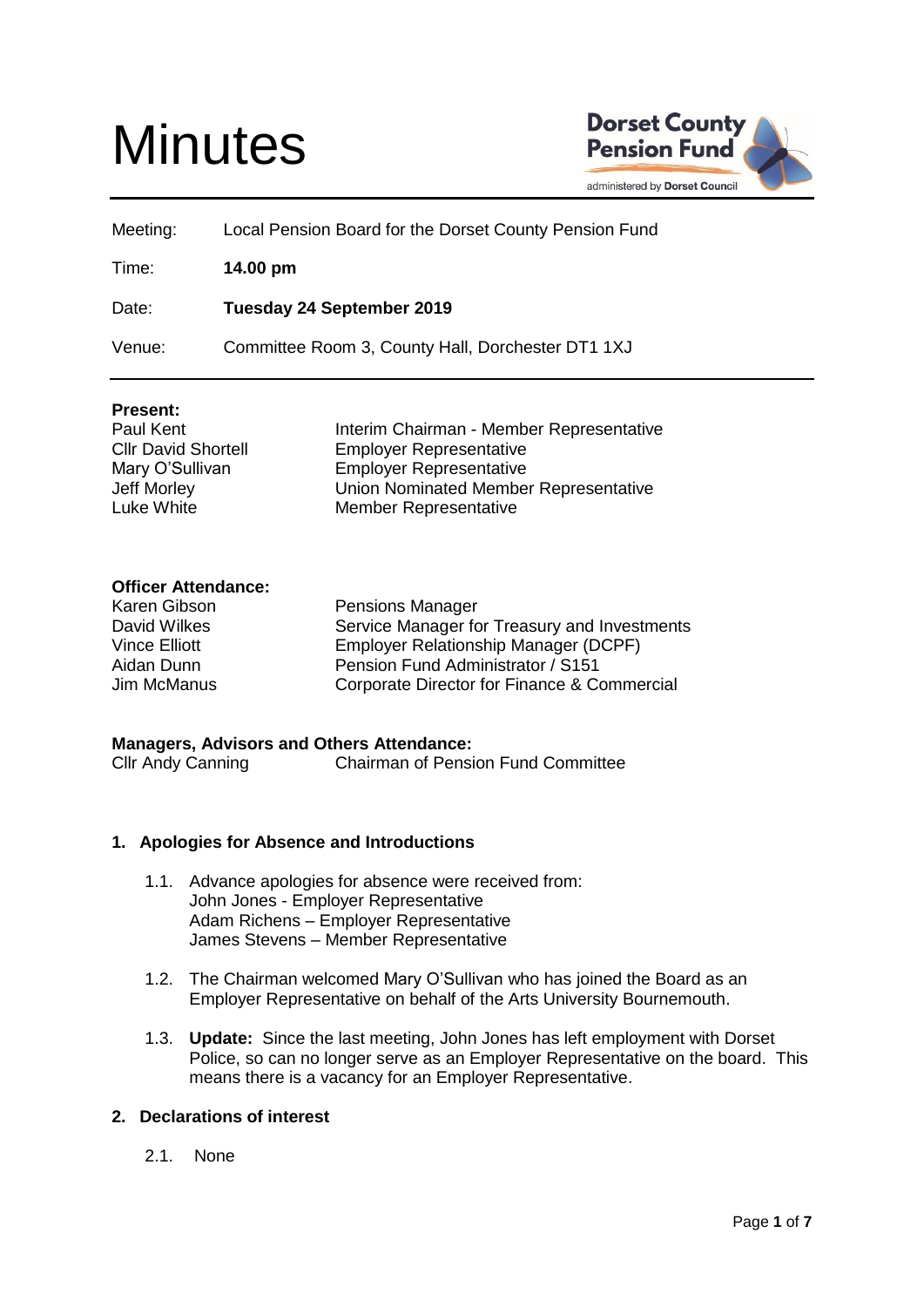## **3. Minutes from previous meeting**

3.1. The minutes from the June 2019 meeting were read and agreed.

## **4. Papers from the Pension Fund Committee**

The agenda of the Pension Fund Committee meeting that was held on 12 September 2019 was reviewed.

- 4.1. Election of Chairman. Cllr Andy Canning was elected as Chairman of the Pension Fund Committee. Peter Wharf Cllr John Beesley will continue as Dorset's representative on the Brunel Oversight Board.
- 4.2. The Committee had been addressed by Dr Ruth Arnold and Dr Rebecca Smith on behalf of Medact (Dorset Group), a representative body of doctors, nurses and other members of the healthcare community in Dorset. As Dorset Council and BCP Council had both declared a climate emergency, they asked the Committee to commit to divestment from those investments.

A discussion took place on fossil fuel investment, but the Committee could not agree to the request at that meeting. The investment advisor to the committee felt a blanket disinvestment from the whole sector would not distinguish between those companies who were engaging on this issue and looking to make changes, and those who were not. It was noted that the pension fund had investments in renewable sources of energy, such as wind and solar power, and that the Brunel Pension Partnership were also developing a sustainable active equities portfolio.

The Pension Fund's Investment Strategy Statement would be reviewed shortly and how best to address the concerns raised about fossil fuel investment would form part of that review.

- 4.3. An employer Representative asked if the Pension Fund had disinvested in any fossil fuel companies. The Service Manager for Treasury and Investments said they had not, as the priority is to generate returns on investments to ensure there is enough money to pay benefits. The Chairman added that it is also difficult to disinvest from specific companies or sectors, in practical terms, as investments are often made in pooled funds. However, he added that the Pension Fund does make positive investments in green energy.
- 4.4. Fund Administrator's Report: The estimated funding level has improved from 83.2% at the last triennial valuation, as at 31 March 2016, to approximately 91% as at 31 December 2018. This improvement is largely the result of the substantial appreciation in the value of the Fund's assets in 2016-17. The Fund's actuary is working on a full assessment of the funding position for the triennial valuation as at 31 March 2019 with initial whole fund results expected before the end of September 2019, and individual employer results by 31 October 2019.

The value of the Fund's assets at 30 June 2019 was £3,085m, compared with £3.023m at the start of the financial year. The quarter saw large rises in all listed equities' markets, which drove a rise in the value of the Fund's assets.

The return on investments for the last 12 months was 5.7%, which was above the discount rate of 5.4% used by the actuary in the last valuation, but below the combined benchmark return of 6.3%.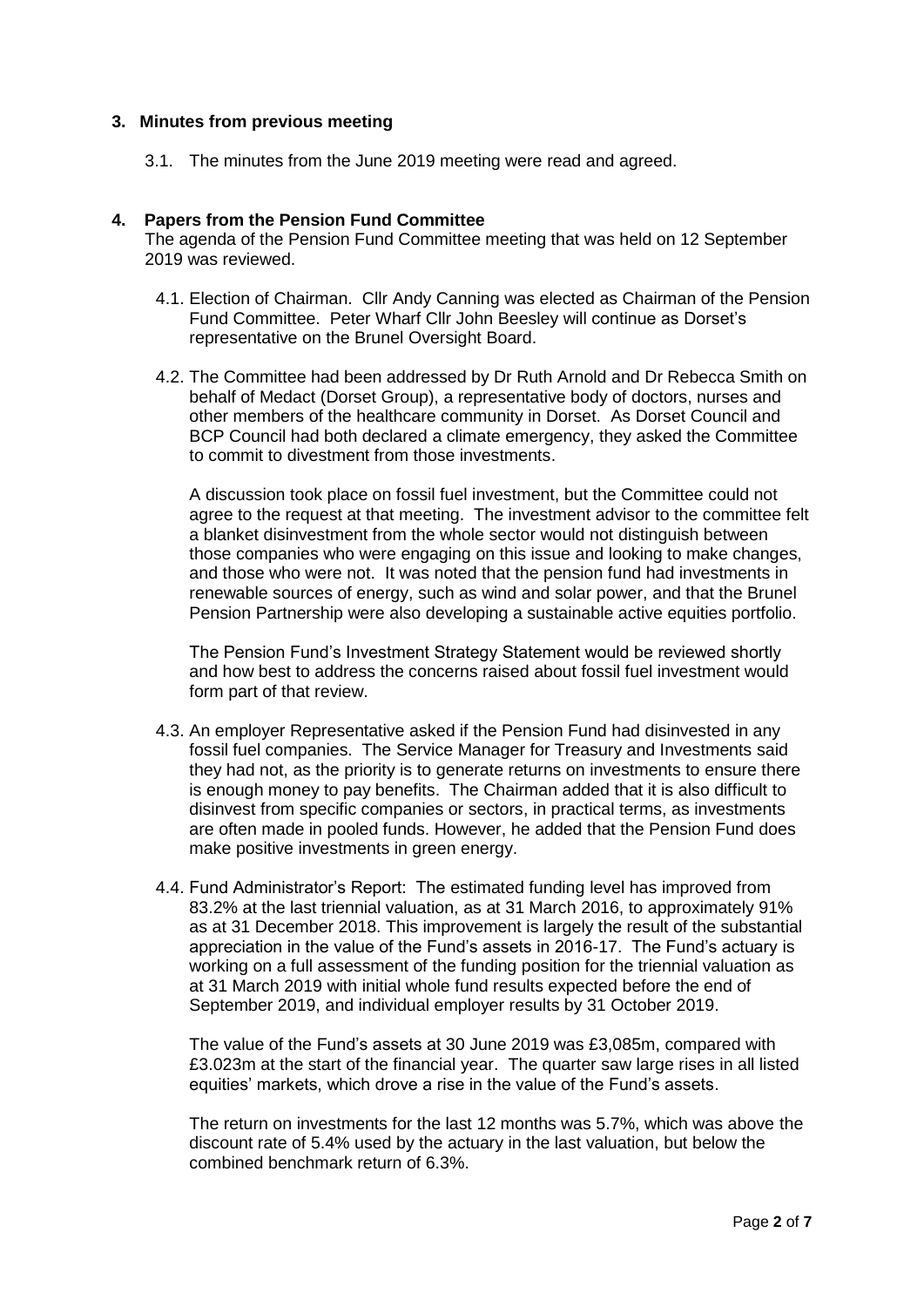- 4.5. Investment pooling progress: As at 30 June 2019, investments valued at approximately £840m had transferred to portfolios under Brunel's management. This represented nearly 30% of the pension fund' total assets valued at £3.0bn. Further transitions expected in 2019 were Emerging Markets Equities and Global High Alpha Equities which would take assets under Brunel's management to over £1.0bn.
- 4.6. Brunel Pension Partnership's Brunel's Chief Executive Officer (CEO), Dawn Turner had resigned and would be leaving the company at the end of September 2019. Laura Chappell, Brunel's Chief Compliance and Risk Officer, would be Acting CEO until a new CEO was appointed.

The Chairman asked if the reason was known. The Service Manager for Treasury and Investments said that Dawn Turner felt her skill set was in getting a project up and running rather than the on-going running of a company and is now moving to a portfolio career. He added that a pool such as Brunel, with a number of experienced staff, is less exposed to the risk of an individual leaving than an individual fund with less staff.

# 5. **Employer Contributions Update**

5.1. The Service Manager for Treasury and Investments stated that all employers had paid their contributions within expected timescales.

# 6. **Pensions Administration Report**

6.1. Data Quality Annual Report - Each year, the quality of the Pension Fund's data is reviewed and measured. The serves two main purposes. Firstly, it feeds into the future year's Data Improvement Plan and secondly it provides the Data Quality scores for the Pension Fund which must be reported to The Pensions Regulator and recorded in the Fund's Annual Report. The 2019 results for both common data (items applicable to all pension schemes) and scheme specific data, (data specific to the LGPS) improved on the 2018 scores.

The overall score of tests passed for common data held was 99.3%, an improvement over the 2018 rate of 99.2%

The overall score for scheme specific data (also known as conditional data) was 98.1%, an improvement over the 2018 score of 97.7%.

This illustrates the continued work of the Fund to have a continued process of data cleansing and checking, and the close working relationship with employers to support them in providing accurate data in such a complex pension scheme. These results give confidence that the right benefits are being paid and that the 2019 Valuation results will be as accurate as possible

6.2. 2019 End of Year Processes - This has been the Fund's most successful year to date in terms of both data collection and quality. The team worked exceptionally hard through May and June and the processes were complete earlier than ever before.

Most employers provided good data, but 19 provided data that was below the required level. These employers will shortly receive letters outlining the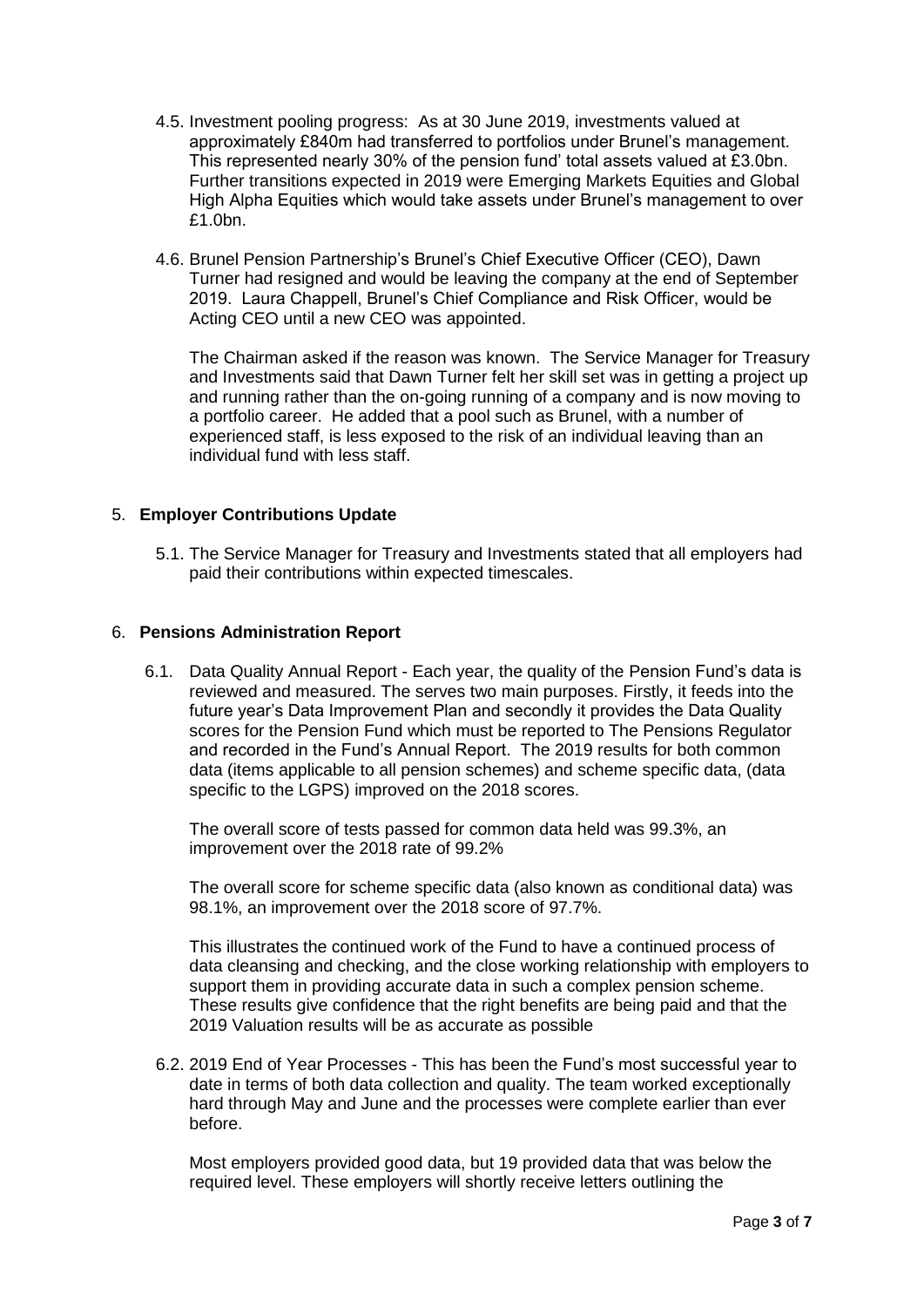requirements of the Fund, the importance of good data, and issuing financial penalties based on key missing data items and/or late submission. These employers will be given the option to start monthly returns instead of paying the penalty

The one exception to this is an employer who continues to provide exceptionally poor data year on year. This employer has been reported to The Pensions Regulator and has received financial penalties before. They have received a lot of support from the Fund and have previously agreed to submit monthly returns, although this has proved difficult for them. This employer will receive a further financial penalty and the Fund will be meeting with them to discuss the issues further

- 6.3. Annual Benefit Illustrations (ABIs)- As a result of the early completion of the end of year process, the ABIs were issued to active members early this year on 7 August. The good quality data has resulted in the lowest ever number of ABI queries raised by members.
- 6.4. The annual newsletter went out with the ABI. This included items on the on-line member self-service website (MSS), pension scammers and how members can increase their pension.

The chairman asked about the current level of take up of MSS. The Pensions Manager said that it has stalled at around 25% of membership, but small numbers of members are joining on a daily basis.

An Employer Representative asked whether as a result of pension freedom, there is a danger that members will transfer out of the LGPS. The Pensions Manager said that not many active members transfer – they would have to opt out of the scheme to do so – it is more likely to be deferred members. To avoid members falling victims to scams we provide information on the issue to members requesting a transfer. Staff will also highlight the value of the LGPS pension and talk to people if we are worried that they are transferring out for the wrong reason. If a transfer value is greater than £30k, the member needs to confirm that they have sought financial advice.

. 6.5. Valuation 2019 - The early completion of the end of year processes, and the very high quality of scheme data, has meant that the valuation data was provided to our actuaries, Barnett Waddingham, at the earliest point ever. The Actuary has also confirmed that the data is of a very high standard.

The current uncertainty about future LGPS benefits, mainly because the McCloud judgement and Cost Management processes, which will potentially have a significant impact to the scheme, has left LGPS actuaries in a difficult position this year, unable to forecast accurately the benefits due to members.

The Pensions Manager explained that the Cost Management process would have brought improved benefits for members, but this is on hold as the cost of addressing any remedy as a result of the McCloud judgement is not yet known. If it results in increased benefits to members, it will have an impact on future scheme costs possibly resulting in increased contributions to employers. It remains possible that the scheme changes proposed by the Scheme Advisory Board (SAB) as a result of the Cost Management process will come into effect in the future and could possibly be backdated to 1 April 2019.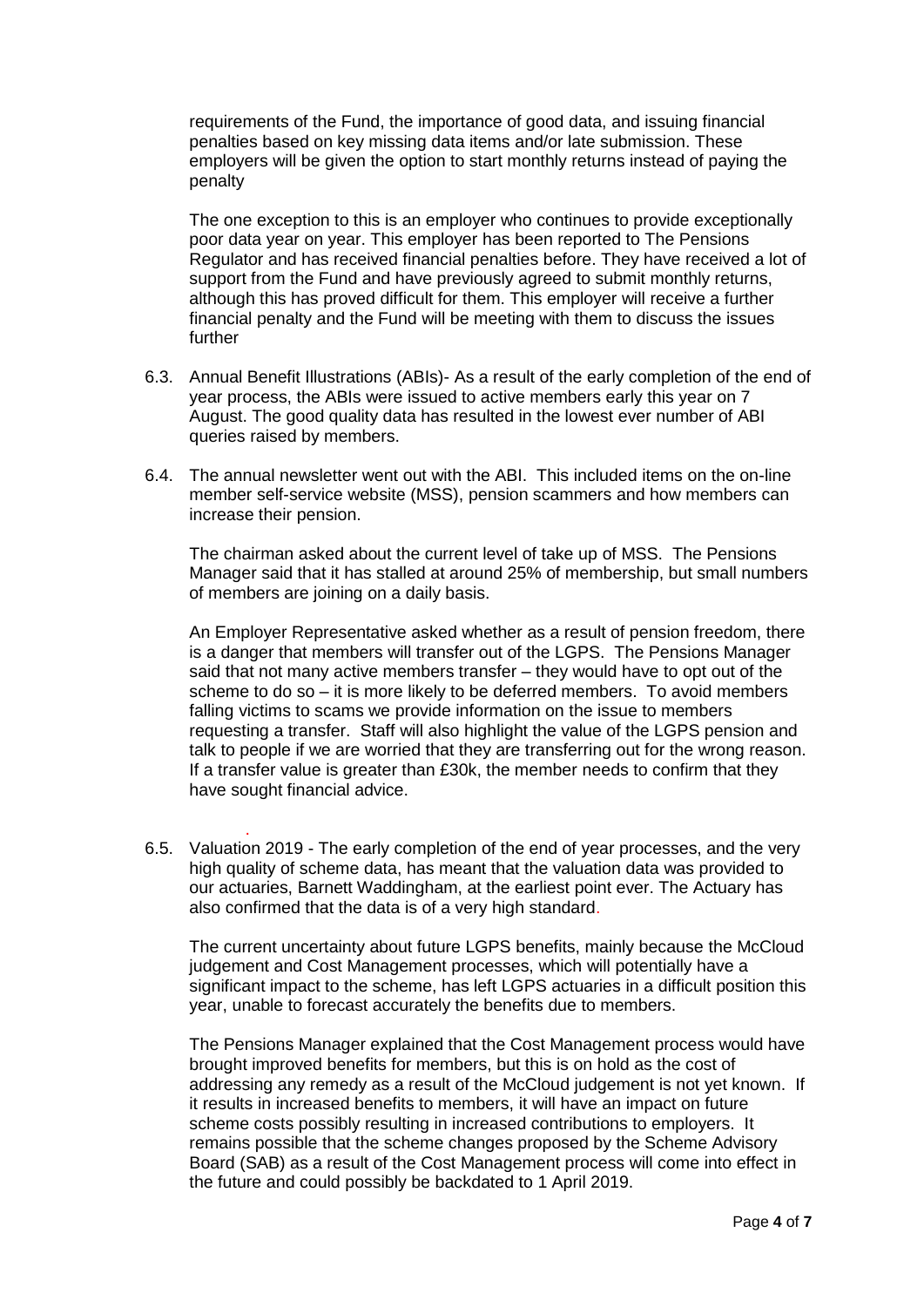SAB issued guidance to actuaries which suggested the approach to be one based on the current scheme provisions, but with an element of prudence to accommodate future uncertainties

6.6. Key Performance Indicators (KPI). The KPI for the period 1 May 2019 to 31 July 2019 shows some areas falling below previous completion rates. However, this is in areas where the work is not as urgent, i.e. it has far less impact on members. This has been necessary to accommodate an increased workload due to the end of year processes and internal changes to processes for refunds and deferred benefits.

## 7. **Terms of Reference**

- 7.1. The updated Terms of Reference for the Local Pension Board was reviewed by the Board.
- 7.2. **Resolved:** The updated Terms of Reference for the Local Pension Board was approved by the Board.

## 8. **Local Pension Board Conflicts of Interest Policy**

- 8.1. To comply with the Pensions Regulator's Code of Practice 14 recommendations, a Conflicts of Interest Policy has been produced. This Policy sets out the procedures in place to ensure that interests are declared, potential conflicts are identified, and how any such conflicts or potential conflicts are to be managed.
- 8.2. It was asked whether examples of conflicts of interest were available. These have been included as an appendix to the policy.
- 8.3. Each Board member will be required to complete a Declaration of Interest form. These will be complied to form a Register of Interests for the Board.
- 8.4. **Resolved:** The Conflicts of Interest Policy was reviewed and approved by the Board.
- 8.5. **Action:** The Employer Relationship Manager will provide Board members with a copy of the Declaration of Interest form. This is to be completed by Board members and returned prior to the next Board meeting.

#### 9. **Pension Board Liability Insurance**

- 9.1. The Pensions Manager explained that when the Local Pension Board was set up, it was thought that the Council's Public Liability Insurance applied to members of the Board, as it does the Pension Fund Committee. However, it now seems the general opinion is that it does not.
- 9.2. Advice has been sought from a Governance Advisor, whose conclusions were that the Council should formally agree to indemnify members of the Board in the same terms as for elected members and officers.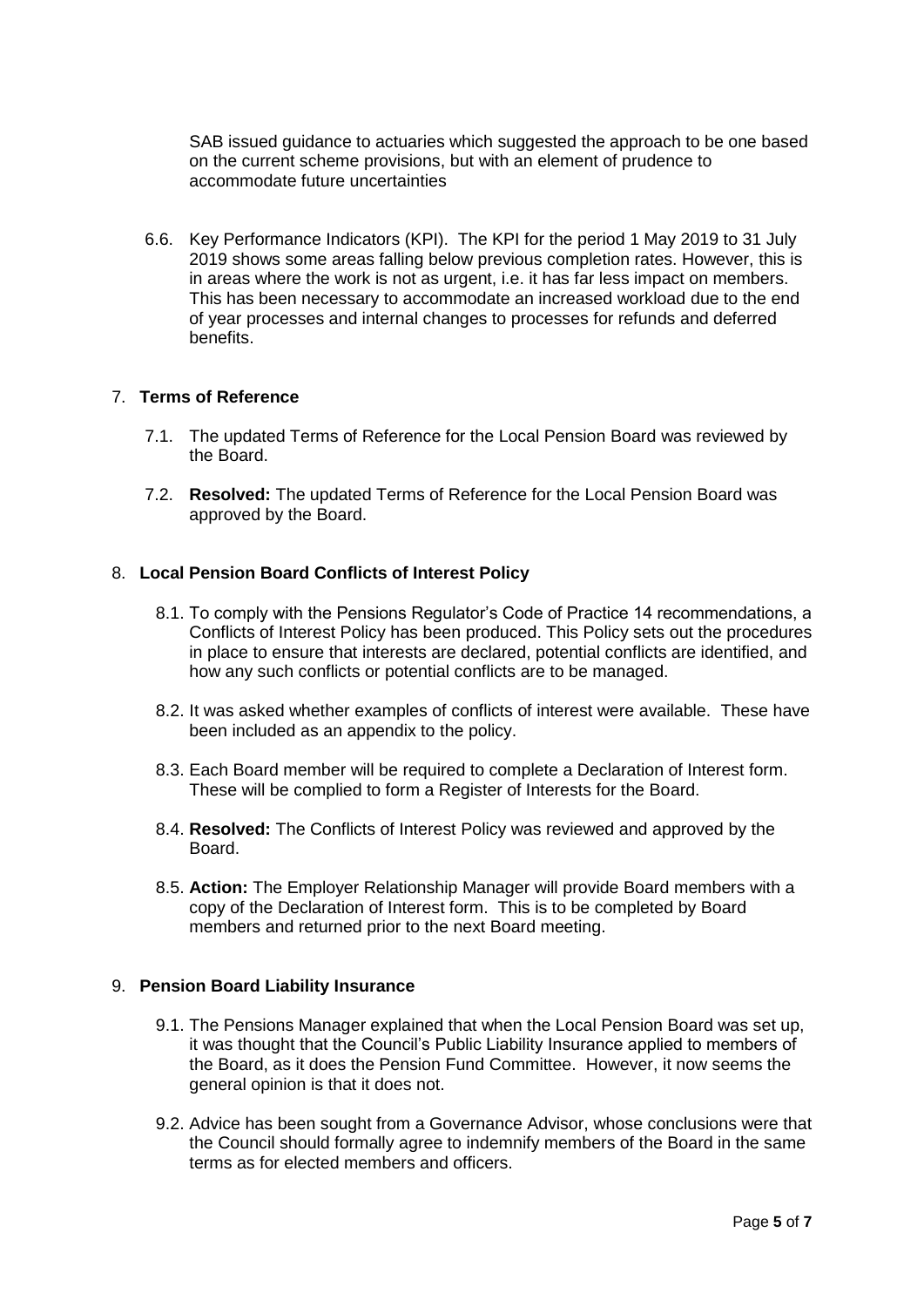The question is how to provide that cover - for example, whether it is possible to extend cover with the existing insurer specifically for this purpose, or to take out specific indemnity insurance for Local Pension Board members. Should any expenditure arise, it would be seen as a 'proper' charge to the fund.

The Pensions Manager is currently waiting for a response from Dorset Council.

9.3. An Employer Representative asked whether Board members would need to take out individual insurance themselves. The Pensions Manager confirmed that this would not be required.

# 10. **Board Training Policy & Training Plan**

10.1. Board members are required to have sufficient knowledge and understanding for them to be able to carry out their role properly. To help with this, the Pension Fund is putting in place a Local Pension Board Training Policy and arrangements for acquiring and retaining knowledge and understanding.

The Board were provided with a draft copy of the Policy for review, along with a draft of the training plan for 2019/20.

The Policy sets out what is required from board members, the methods of delivery of training and the methods used to monitor and record training. The Fund will also produce a training plan which outlines the training available to board members throughout the year.

- 10.2. It is important that Board members commit to participating in appropriate training events and, in addition to the Training Plan, they will be notified of any relevant training events as and when they become available.
- 10.3. **Action:** Board members to review the Local Pension Board Training Policy and provide any feedback ahead of the December meeting.
- 10.4. Training Logs: In order to identify whether the objectives of the Policy are being met, Board members will maintain a training log to record training attended. This information must be shared with the Pension Fund who will store it in a central location and compile a record of all training undertaken by the Board members.

Board members were provided with examples of the individual and Pension Board training logs.

10.5. **Action:** The Employer Relations manager will send out an e-mail to Board members containing the training logs, the training plan for 2019/20 and links to training resources such as the Public Service Toolkit.

#### 11. **Programme of Business for future meetings**

- 11.1. It was agreed that the following items be included in future meetings
	- Risk Register
	- Training Log